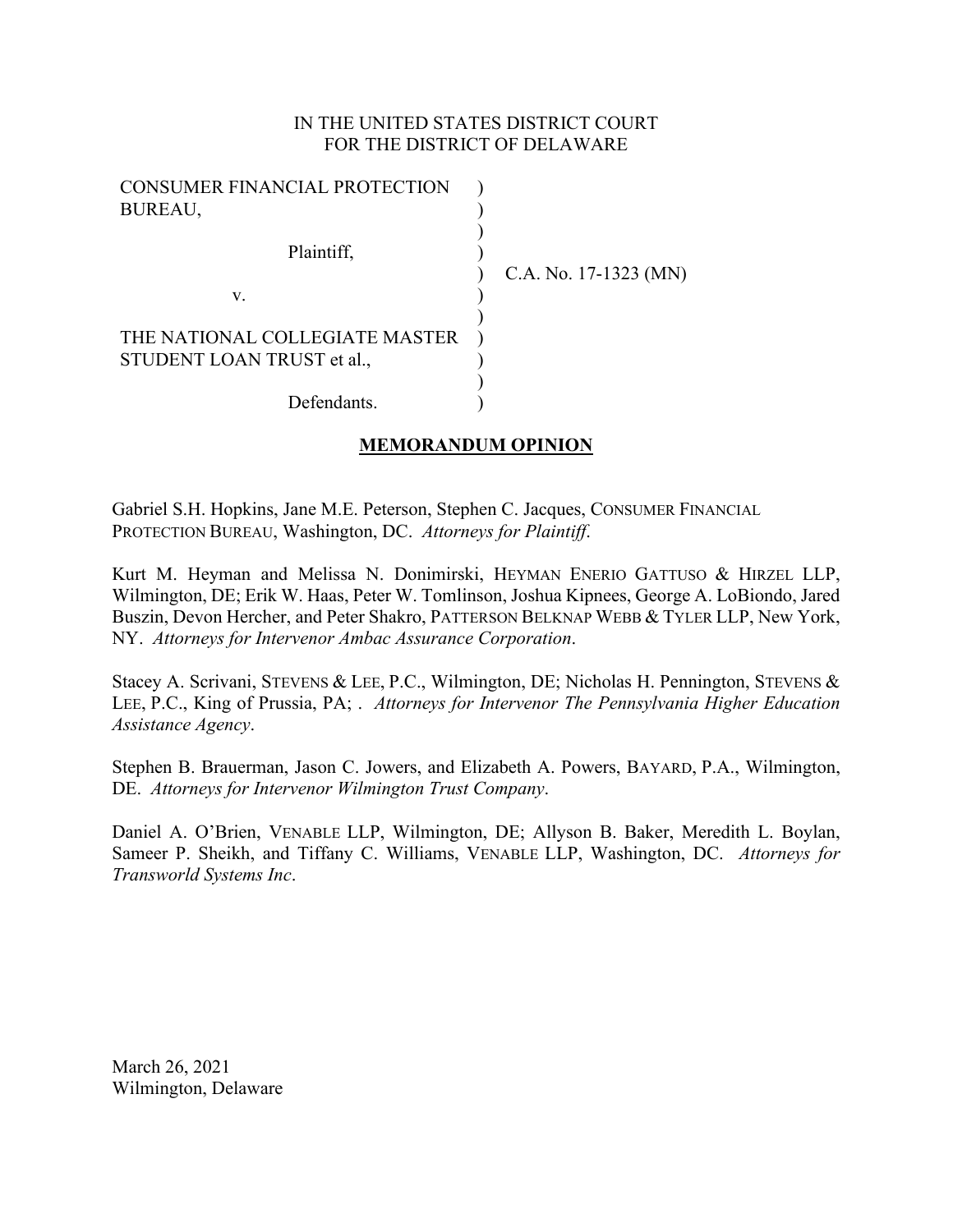**U.S. DISTRICT JUDGE** 

In September 2017, Plaintiff Consumer Financial Protection Bureau ("the Bureau") filed a complaint against fifteen Delaware statutory trusts referred to collectively as The National Collegiate Student Loan Trusts ("the Trusts" or "Defendants") for violations of the Consumer Financial Protection Act 12 U.S.C. § 5536(a)(1)(B). (D.I. 1). For several years, the Trusts were without representation in this action, but as of February 10, 2021, all Trusts are represented. (*See* D.I. 80; D.I. 347, D.I. 350). Several entities that either provide services on behalf of the Trusts or have a financial interest connected to the student loans held by the Trusts have intervened in this action. (D.I. 96).

Currently pending before the Court are two motions filed by a subset of those intervenors, specifically a motion to dismiss pursuant to Rule 12(b)(1) of the Federal Rules of Civil Procedure filed by Intervenor Transworld Systems, Inc. ("TSI") (D.I. 242) and a motion to dismiss pursuant to Rules 12(b)(1) and 12(b)(6) filed by Intervenors Ambac Assurance Corporation, Pennsylvania Higher Education Assistance Agency, and Wilmington Trust Company (collectively, "Ambac," and with TSI, "Movants") (D.I. 300).<sup>[1](#page-1-0)</sup> Also pending before the Court is the Bureau's application for entry of default pursuant to Rule 55(a), which Ambac, Wilmington Trust and the Trusts opposed. (D.I. 295; D.I. 296; D.I. 307). The Trusts have also joined the motions to dismiss and oppose entry of default. (D.I. 354). For the following reasons, TSI's motion to dismiss is denied,

<span id="page-1-0"></span><sup>1</sup> The motions have been fully briefed (*see* D.I. 243, D.I. 319, 323 for TSI's motion and D.I. 301, D.I. 302, D.I. 325, D.I. 326, D.I. 328, D.I. 330, D.I. 331, D.I. 332, D.I. 333, D.I. 335, D.I. 336 for Ambac's motion) and the Court heard argument on January 26, 2021 (*see* D.I. 356). After the argument, Ambac and the Bureau submitted additional letters. (D.I. 348, D.I. 351, D.I. 353, D.I. 357, D.I. 358). The Court has considered all of the submissions and argument.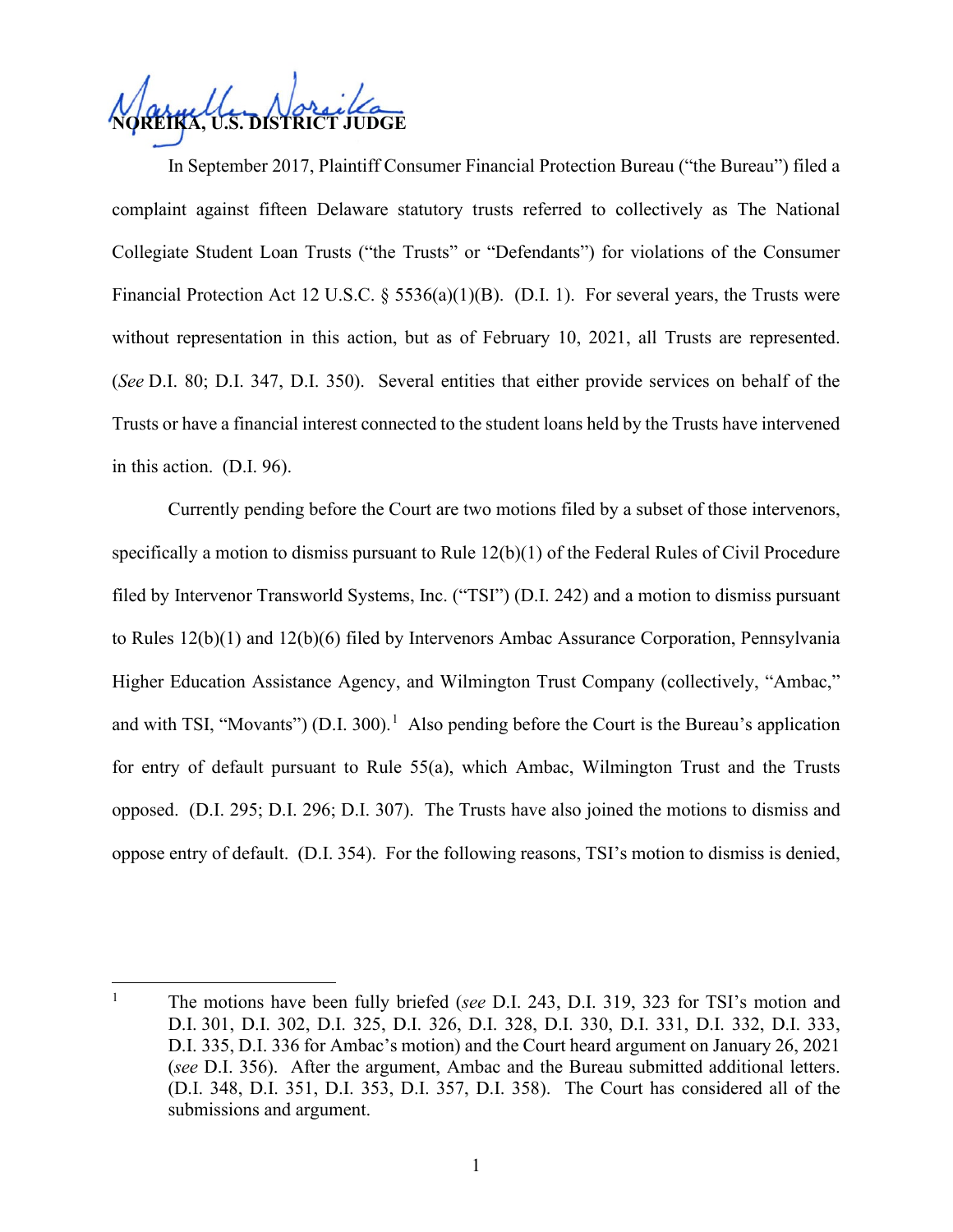Ambac's motion to dismiss is granted, and the Bureau's request for entry of default is denied as moot.

## **I. BACKGROUND**

As set forth in the Court's earlier opinions, the Trusts were created between 2001 and 2007 pursuant to the Delaware Statutory Trust Act, 12 Del. Code § 3801, *et. seq*., to acquire private student loans, collect payments from borrowers, and distribute gains to the holders of notes. *Consumer Fin. Prot. Bureau v. Nat'l Collegiate Master Student Trust*, No. 17-cv-1323 (MN), 2020 WL 2915759, at \*1 (D. Del. May 31, 2020); *Consumer Fin. Prot. Bureau v. Nat'l Collegiate Master Student Trust*, No. 17-cv-1323 (MN), 2018 WL 5095666, at \*1 (D. Del. Oct. 19, 2018); The Trusts have no employees or internal management and rely on certain trust-related agreements to provide their operating structure. The basic purpose of each Trust is to acquire a pool of student loans, issue notes secured by the pools of student loans, and provide for the servicing and collection of those student loans. (D.I. 1 ¶ 10).

On September 4, 2014, the Bureau issued a civil investigative demand ("CID") to each of the Trusts for information concerning collections lawsuits brought against borrowers based on defaulted student loans. (D.I. 301 at 3). On May 9, 2016, the Bureau sent a Notice and Opportunity to Respond and Advise ("NORA") to the Trusts stating that the Bureau was considering initiating enforcement proceedings against the Trusts based on the collections lawsuits.<sup>[2](#page-2-0)</sup> (*Id*.). A few weeks later, the Bureau received a NORA response from the McCarter & English firm ("McCarter") purporting to represent the Trusts. (*Id*.). Thereafter, McCarter and the Bureau negotiated a Proposed Consent Judgment to resolve the Bureau's investigation of the Trusts. (*Id*.).

<span id="page-2-0"></span><sup>2</sup> Neither the contents of the CID and NORA nor the fact of their issuance are alleged in the complaint. Therefore, the Court did not consider them in rendering this decision.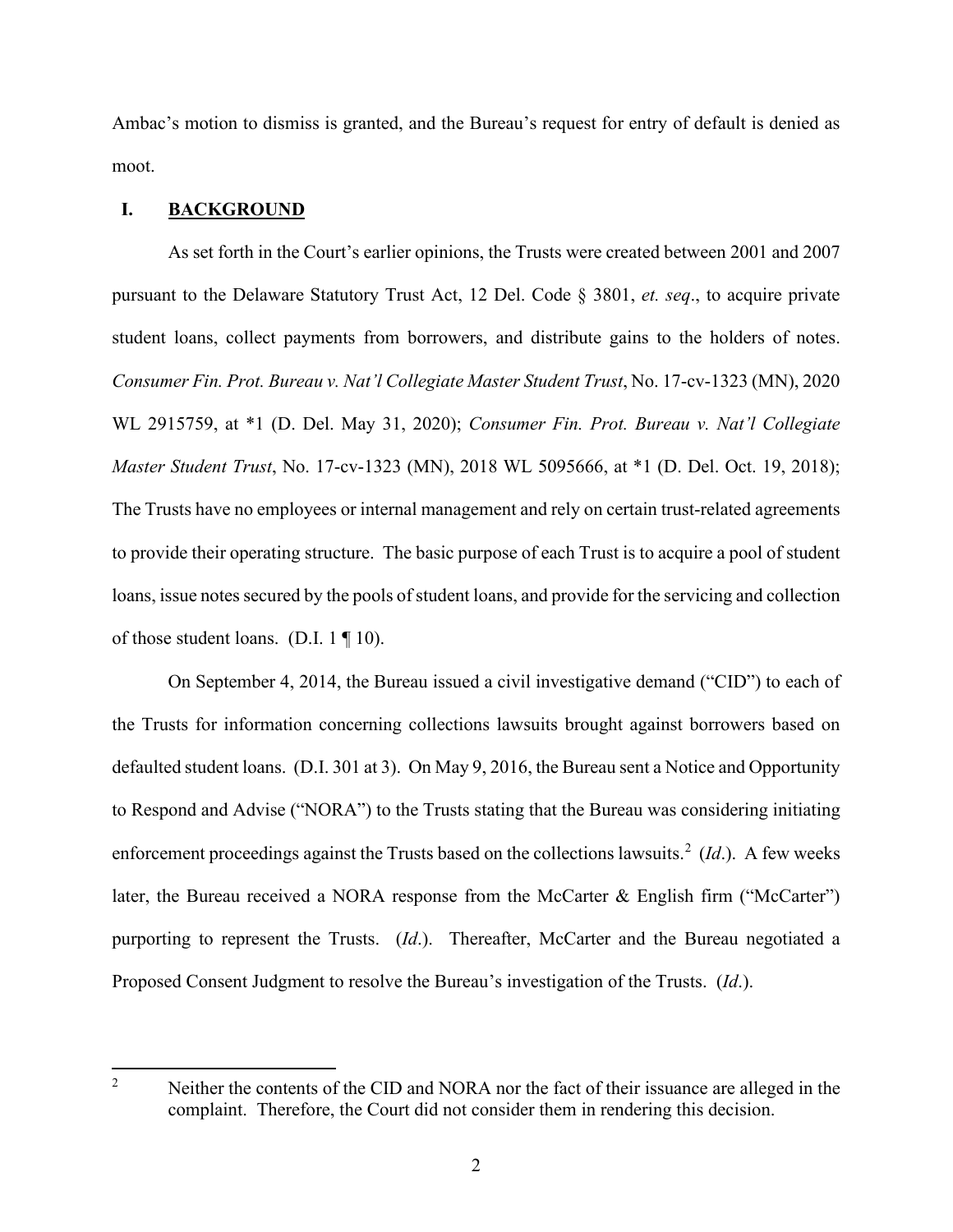On September 18, 2017, the Bureau filed this enforcement action against the Trusts along with a Motion to Approve the Proposed Consent Judgment. (D.I. 1; D.I. 3). After limited discovery, on May 31, 2020, the Court denied the Motion to Approve the Proposed Consent Judgment, concluding that McCarter was not authorized to execute the Proposed Consent Judgment. (D.I. 272). As a result, the Bureau has had to proceed with litigating this case along a more typical route.

On June 29, 2020, the United States Supreme Court issued its opinion in *Seila Law* holding that the Bureau's structure  $-$  *i.e.*, leadership by a single director that could be removed by the President only for inefficiency, neglect, or malfeasance, and not at will – violated the Constitution's separation of powers. *Seila Law LLC v. Consumer Financial Protection Bureau*, 140 S.Ct. 2183, 2197 (June 29, 2020). Ambac relies on *Seila Law* to argue that the complaint should be dismissed. (D.I. 301 at 10).

#### **II. LEGAL STANDARDS**

#### **A. Rule 12(b)(1)**

"If the court determines . . . it lacks subject-matter jurisdiction, the court must dismiss the action." Fed. R. Civ. P. 12(h)(3). Motions brought under Rule  $12(b)(1)$  for lack of subject matter jurisdiction may present either a facial or factual challenge to the court's jurisdiction. *Lincoln Ben. Life Co. v. AEI Life, LLC*, 800 F.3d 99, 105 (3d Cir. 2015) (citations omitted). A challenge is facial when a motion to dismiss is filed prior to an answer and thereby asserts that the complaint, on its face, is jurisdictionally deficient. *Cardio-Med. Assocs., Ltd. v. Crozer-Chester Med. Ctr*., 721 F.2d 68, 75 (3d Cir. 1983). In reviewing a facial challenge under Rule 12(b)(1), the standards relevant to Rule 12(b)(6) apply. *Lincoln*, 800 F.3d at 105 ("'In reviewing a facial attack, the court must only consider the allegations of the complaint and documents referenced therein and attached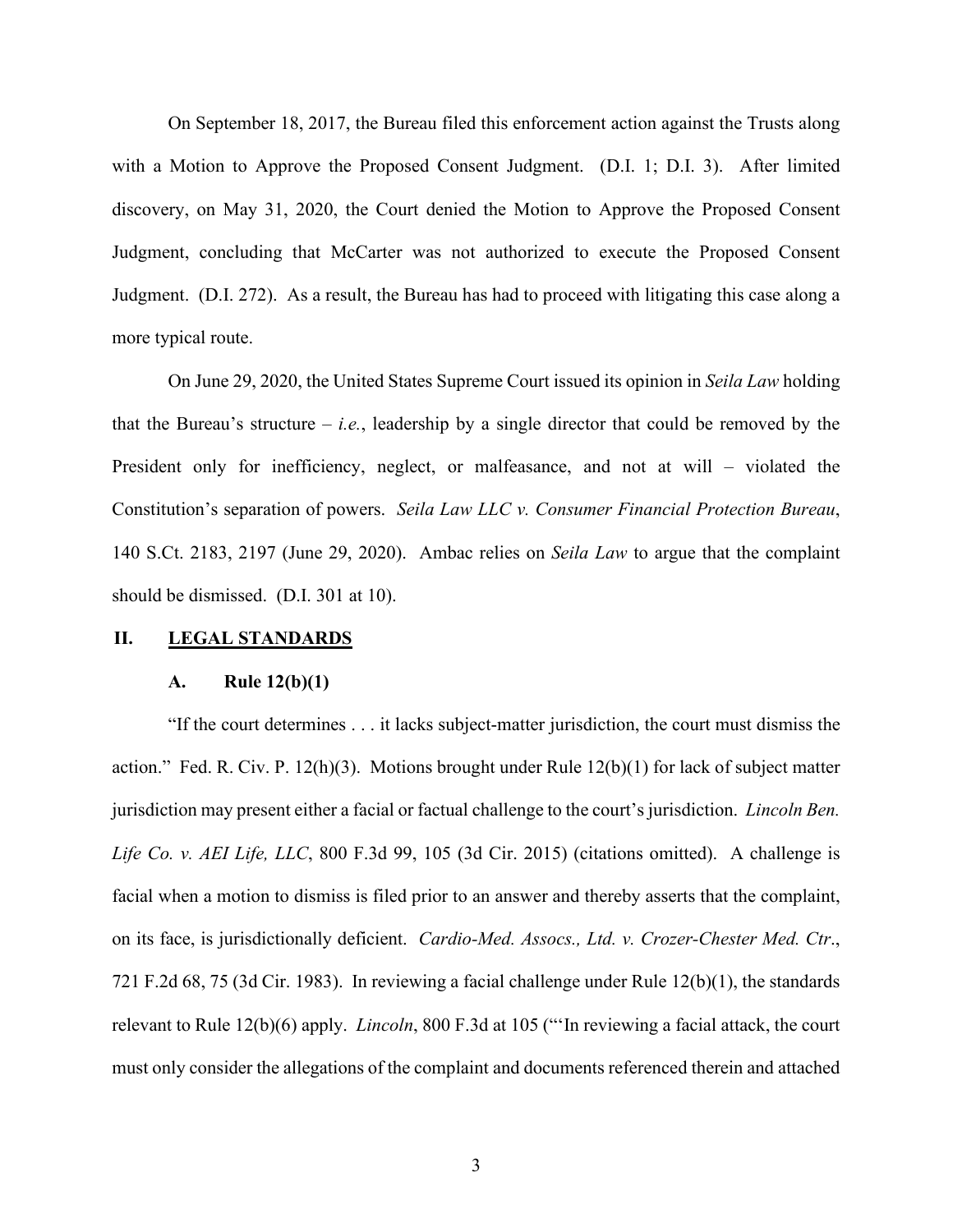thereto, in the light most favorable to the plaintiff.'") (quoting *Gould Elecs. Inc. v. United States*, 220 F.3d 169, 176 (3d Cir. 2000)). The party asserting that federal jurisdiction exists has the burden of establishing subject matter jurisdiction. *Id.* (citing *DaimlerChrysler Corp. v. Cuno*, 547 U.S. 332, 342 n.3 (2006)).

#### **B. Rule 12(b)(6)**

"To survive a motion to dismiss, a civil plaintiff must allege facts that 'raise a right to relief above the speculative level on the assumption that the allegations in the complaint are true (even if doubtful in fact).'" *Victaulic Co. v. Tieman*, 499 F.3d 227, 234 (3d Cir. 2007) (quoting *Bell Atl. Corp. v. Twombly*, 550 U.S. 544, 555 (2007)). Dismissal under Rule 12(b)(6) is appropriate if a complaint does not contain "sufficient factual matter, accepted as true, to 'state a claim to relief that is plausible on its face.'" *Ashcroft v. Iqbal*, 556 U.S. 662, 678 (2009) (quoting *Twombly*, 550 U.S. at 570); *see also Fowler v. UPMC Shadyside*, 578 F.3d 203, 210 (3d Cir. 2009). A claim is facially plausible "when the plaintiff pleads factual content that allows the court to draw the reasonable inference that the defendant is liable for the misconduct alleged." *Iqbal*, 556 U.S. at 678. The factual allegations do not have to be detailed, but they must provide more than labels, conclusions, or a "formulaic recitation" of the claim elements. *Twombly*, 550 U.S. at 555-56. The Court is not obligated to accept as true "bald assertions" or "unsupported conclusions and unwarranted inferences." *Morse v. Lower Merion Sch. Dist*., 132 F.3d 902, 906 (3d Cir. 1997); *Schuylkill Energy Res., Inc. v. Pa. Power & Light Co*., 113 F.3d 405, 417 (3d Cir. 1997). Instead, "[t]he complaint must state enough facts to raise a reasonable expectation that discovery will reveal evidence of [each] necessary element" of a plaintiff's claim. *Wilkerson v. New Media Tech. Charter Sch. Inc*., 522 F.3d 315, 321 (3d Cir. 2008) (internal quotation marks omitted). The court must accept all well-pleaded factual allegations in the complaint as true and draw all reasonable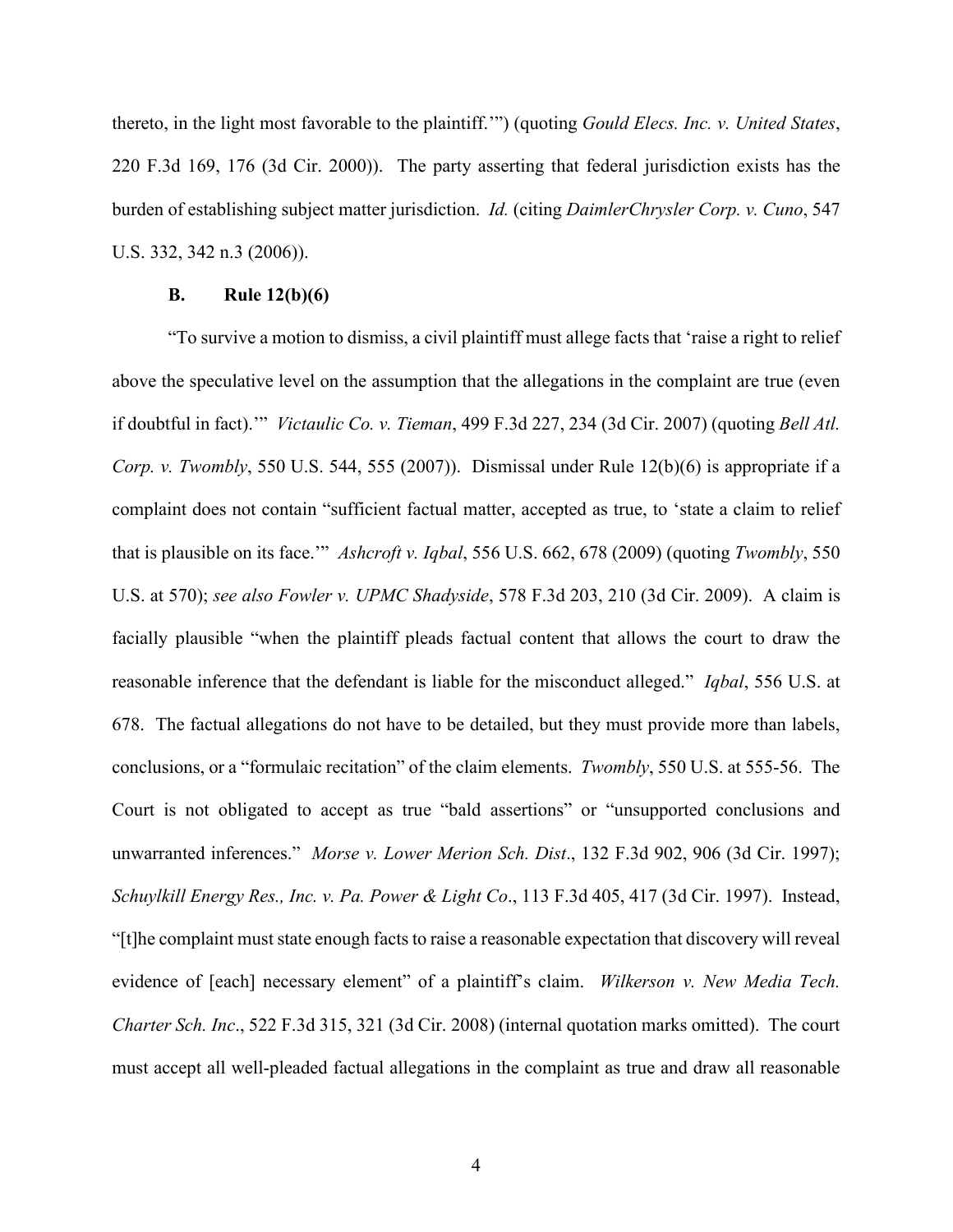inferences in favor of the plaintiff. *In re Rockefeller Ctr. Prop., Inc. Sec. Litig*., 311 F.3d 198, 215 (3d Cir. 2002). The court's review is limited to the allegations in the complaint, exhibits attached to the complaint, and documents incorporated by reference. *Procter & Gamble Co. v. Nabisco Brands, Inc*., 697 F. Supp. 1360, 1362 (D. Del. 1988).

## **III. DISCUSSION**

Movants have asserted multiple grounds for dismissal, but the Court need only address two: (i) whether the Court has subject matter jurisdiction to decide this case; and (ii) whether the Bureau has the enforcement authority to prosecute this case.

## **A. Subject Matter Jurisdiction**

Movants ask the Court to dismiss this action under Rule 12(b)(1) because the Trusts are not "covered persons" as required by the Consumer Financial Protection Act of 2010 ("CFPA"). (D.I. 243 at 4; D.I. 301 at 16). The complaint asserts five claims based on 12 U.S.C. §§ 5531 and 5536(a)(1)(B). (D.I. 1  $\P$  62-93). Section 5536(a)(1)(B) makes it unlawful "for any covered person or service provider to engage in any unfair, deceptive, or abusive act or practice." Section 5531 gives the Bureau authority to "prevent a covered person or service provider from committing or engaging in an unfair, deceptive, or abusive act or practice." Thus, the CFPA requires that the defendant be either a "service provider" or "covered person." The Bureau is proceeding on the theory that the Trusts are covered persons. (D.I.  $1 \nvert 8$ ). A "covered person" is:

> (A) any person that engages in offering or providing a consumer financial product or service; and

> (B) any affiliate of a person described in subparagraph (A) if such affiliate acts as a service provider to such person.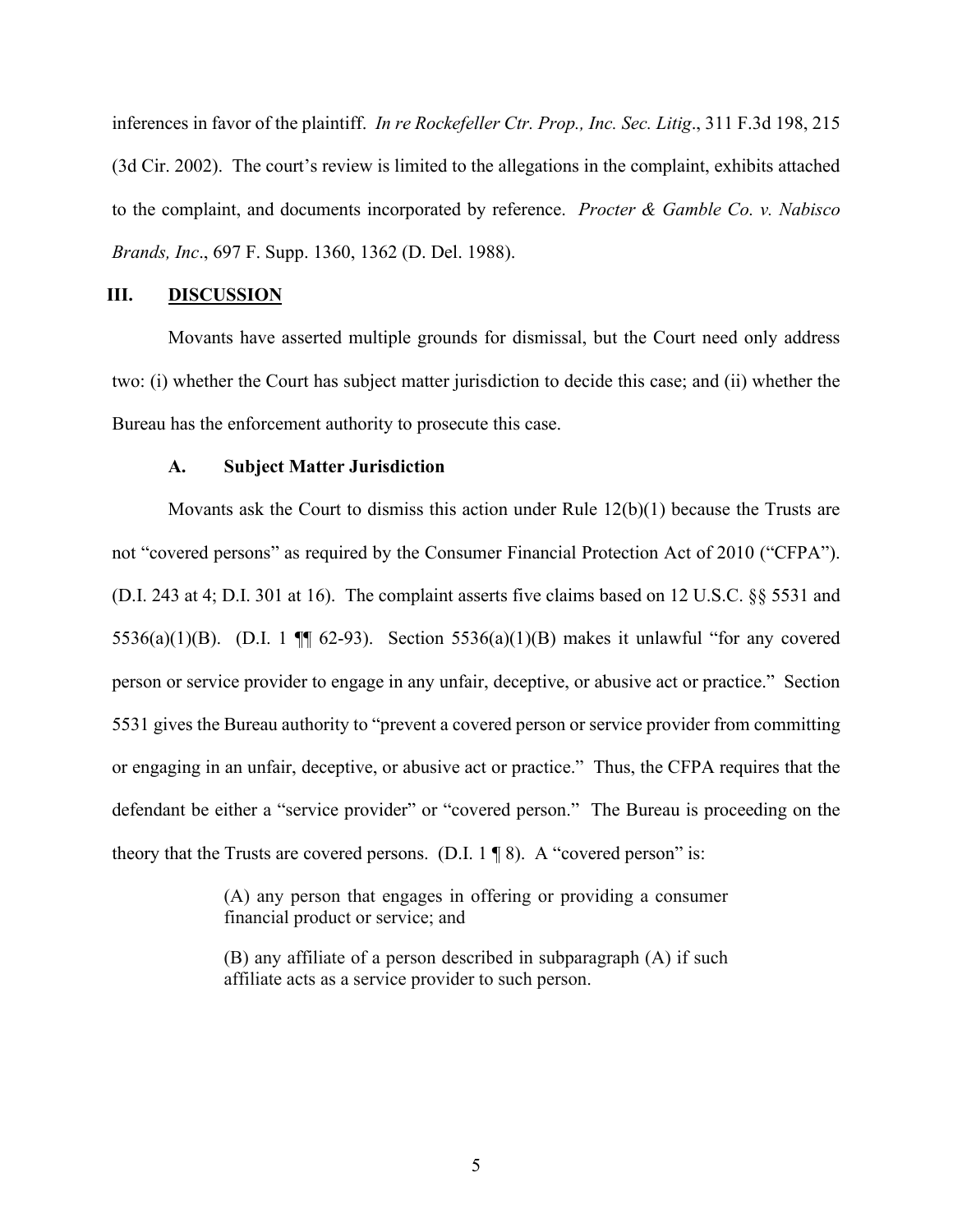12 U.S.C. § 5481(6). [3](#page-6-0)

The CFPA defines "consumer financial produce or service" as any one of eleven types of products or services. 12 U.S.C.  $\S$  5481(5) & (15). Here, the Bureau argues that subparts (i) and (x) apply. These subparts state that a "covered" person is one who engages in:

> (i) extending credit and servicing loans, including acquiring, purchasing, selling, brokering, or other extensions of credit (other than solely extending commercial credit to a person who originates consumer credit transactions); or

> (x) collecting debt related to any consumer financial product or service.

12 U.S.C. § 5481(15)(A)(i), (x); D.I. 1 ¶ 8.

Movants primarily argue that the Trusts cannot be covered persons because they are paper entities without management or employees; therefore, the Trusts cannot engage in any activity. (D.I. 301 at 17-19; D.I. 323 at 5-6). Although the Court harbors some doubt that the Trusts are "covered persons" under the plain language of the statute, it does not agree that whether the Trusts are "covered persons" is a jurisdictional requirement.

To determine whether a restriction, such as the term "covered persons," is jurisdictional, the Court looks to "whether Congress has clearly stated that the rule is jurisdictional." *Sebelius v. Auburn Reg'l Med. Ctr*., 568 U.S. 145, 153 (2013). As the Supreme Court has explained, this is a "readily administrable bright line" rule. *Reed Elsevier, Inc. v. Muchnick*, 559 U.S. 154, 172 (2010). "[A]bsent such a clear statement," courts "should treat the restriction as nonjurisdictional." *Sebelius*, 568 U.S. at 153.

<span id="page-6-0"></span><sup>&</sup>lt;sup>3</sup> The Bureau is proceeding under the "any person" prong, not the "any affiliate" prong, which requires that the person offer or provide "a consumer financial product or service." (D.I.  $1 \nvert 8$ ).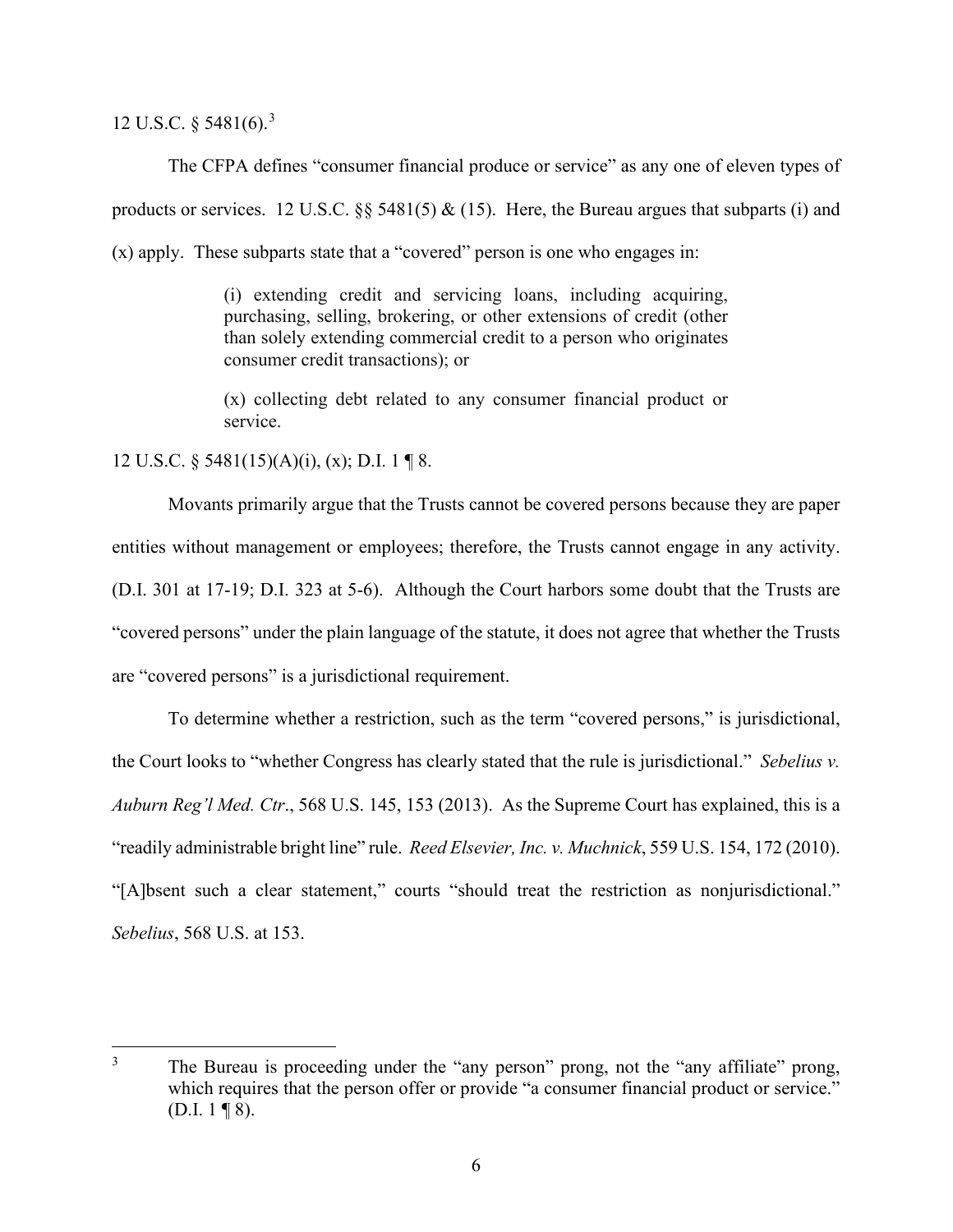The sole section of the CFPA addressing subject matter jurisdiction is 12 U.S.C. § 5565(a)(1), which grants jurisdiction over "an action or adjudication proceeding brought under Federal consumer financial law." Section 5565 nowhere mentions the term "covered persons." Compare this to 28 U.S.C. § 1132, where the \$75,000 amount in controversy requirement is clearly understood to be jurisdictional, because the statute explicitly states that "[t]he district courts shall have original jurisdiction of all civil actions where the matter in controversy exceeds the sum or value of \$75,000." Accordingly, there is no clear statement in the CFPA's jurisdictional grant that "covered persons" is required.

Looking at this from the other direction, the term "covered persons" appears throughout the CFPA, including in the definitions, *see* 12 U.S.C. § 5481(6)(A), the section identifying unlawful acts, *see* 12 U.S.C. § 5536(a)(1)(B), and the section granting the Bureau's authority, *see* 12 U.S.C. § 5536(a). But in none of those sections using the term "covered persons" is there any mention of jurisdiction. Compare this to Title VII of the Civil Rights Act of 1964, which makes it unlawful for "an employer . . . to discriminate against any [employee] with respect to . . . sex," 42 U.S.C. § 2000e–2(a)(1), and defines "employer" as "a person . . . who has fifteen or more employees," § 2000e(b). In *Arbaugh v. Y&H Corp*., the Supreme Court rejected defendants' argument that the 15–employee threshold was jurisdictional because it did not appear in Title VII's jurisdictional provisional and instead "appears in a separate provision that 'does not speak in jurisdictional terms or refer in any way to the jurisdiction of the district courts.'" 546 U.S. 500, 515 (2006) (quoting *Zipes v. Trans World Airlines, Inc*., 455 U.S. 385, 394 (1982)). That reasoning applies here as well.

Movants argue that "covered persons" is jurisdictional because the CFPA grants jurisdiction only over "proceedings brought under Federal consumer financial law." (D.I. 323 at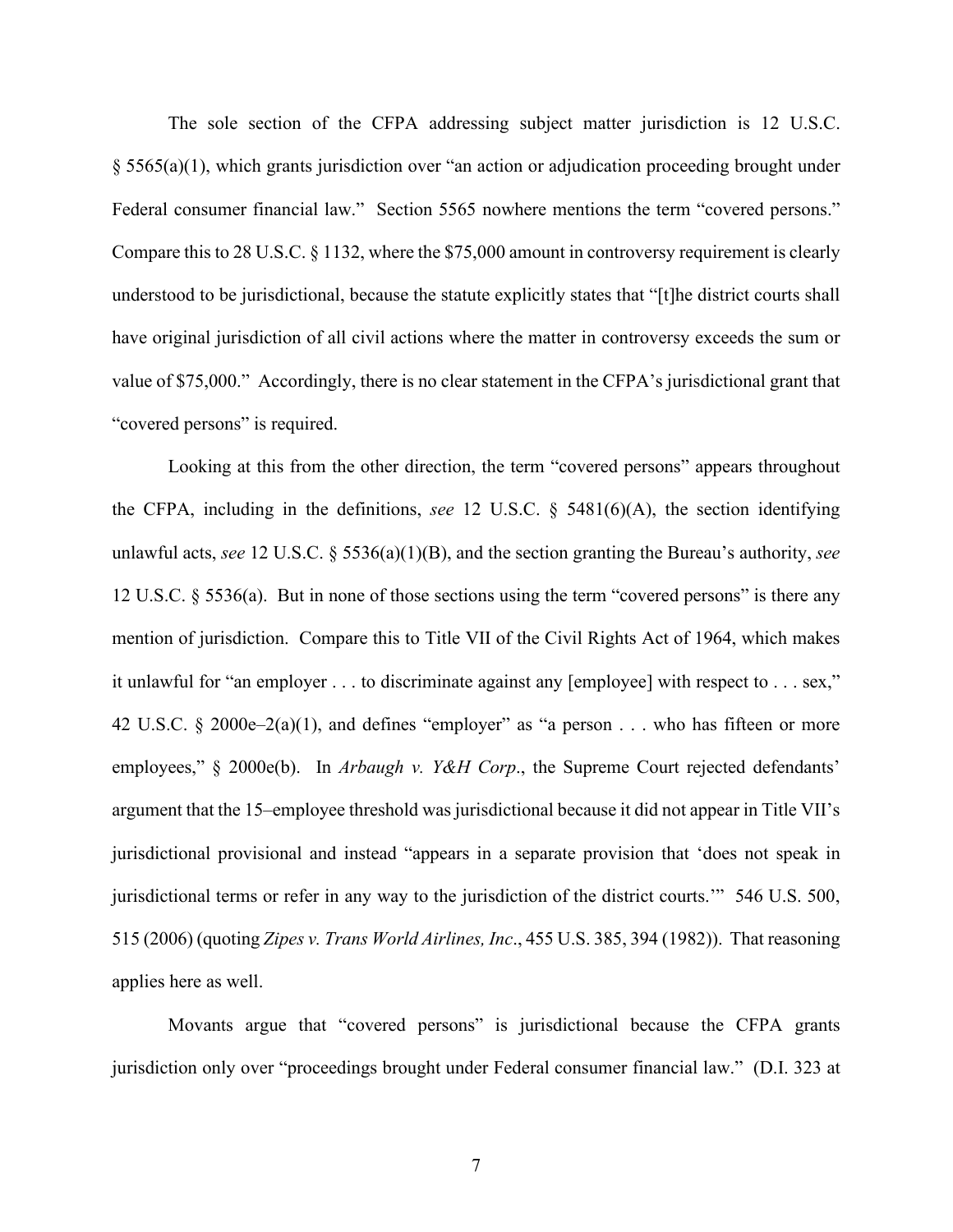4; *see also* 12 U.S.C. § 5565(a)(1)). Stated differently, Movants essentially contend that the Court does not have subject matter jurisdiction unless the Bureau has stated a claim for a violation of Federal consumer financial law. Movants' proposed test for subject matter jurisdiction is contrary to the "readily administrable bright line" rule prescribed by the Supreme Court. *See Reed*, 559 U.S. at 172. Accordingly, the Court concludes that the term "covered persons" is not jurisdictional.

Movants present no other challenges to subject matter jurisdiction. The Court concludes that it has subject matter jurisdiction over this action based on 28 U.S.C. § 1331, 28 U.S.C. § 1345, and 12 U.S.C. § 5565(a)(1).<sup>[4](#page-8-0)</sup> Movants' motions to dismiss for lack of subject matter jurisdiction is denied.

## **B. Enforcement Authority**

As noted above, in *Seila Law*, the Supreme Court held that the structure of the Bureau, which included a restriction on the removal of the single independent director, violated the separation of powers. *Seila Law*, 140 S.Ct. at 2192, 2197. The Supreme Court severed the removal restriction, and remanded to the lower courts to determine in the first instance the appropriate remedy. Specifically, the lower courts were to determine what to do about a petition to enforce a CID that the Bureau had filed while its structure was unconstitutional. *Id*. at 2208, 2211. Could

<span id="page-8-0"></span><sup>&</sup>lt;sup>4</sup> Section 1331 gives district courts "original jurisdiction of all civil actions arising under the Constitution, laws, or treaties of the United States." Where federal law creates the cause of action, as the CFPA does here, the cause of action arises under federal law. *Merrell Dow Pharm. Inc. v. Thompson*, 478 U.S. 804, 808 (1986). Section 1345 gives Federal district courts "original jurisdiction of all civil actions, suits or proceedings commenced by the United States, or by any agency or officer thereof expressly authorized to sue by Act of Congress." The Bureau is identified as an "executive agency" in 12 U.S.C. § 5491(a) and expressly authorized to commence a civil action in 12 U.S.C. § 5564(a). Finally, the Court has jurisdiction over the Bureau's claims under 12 U.S.C.  $\S$  5565(a)(1) because a proceeding asserting claims based on a violation of the CFPA is a proceeding "brought under Federal consumer financial law."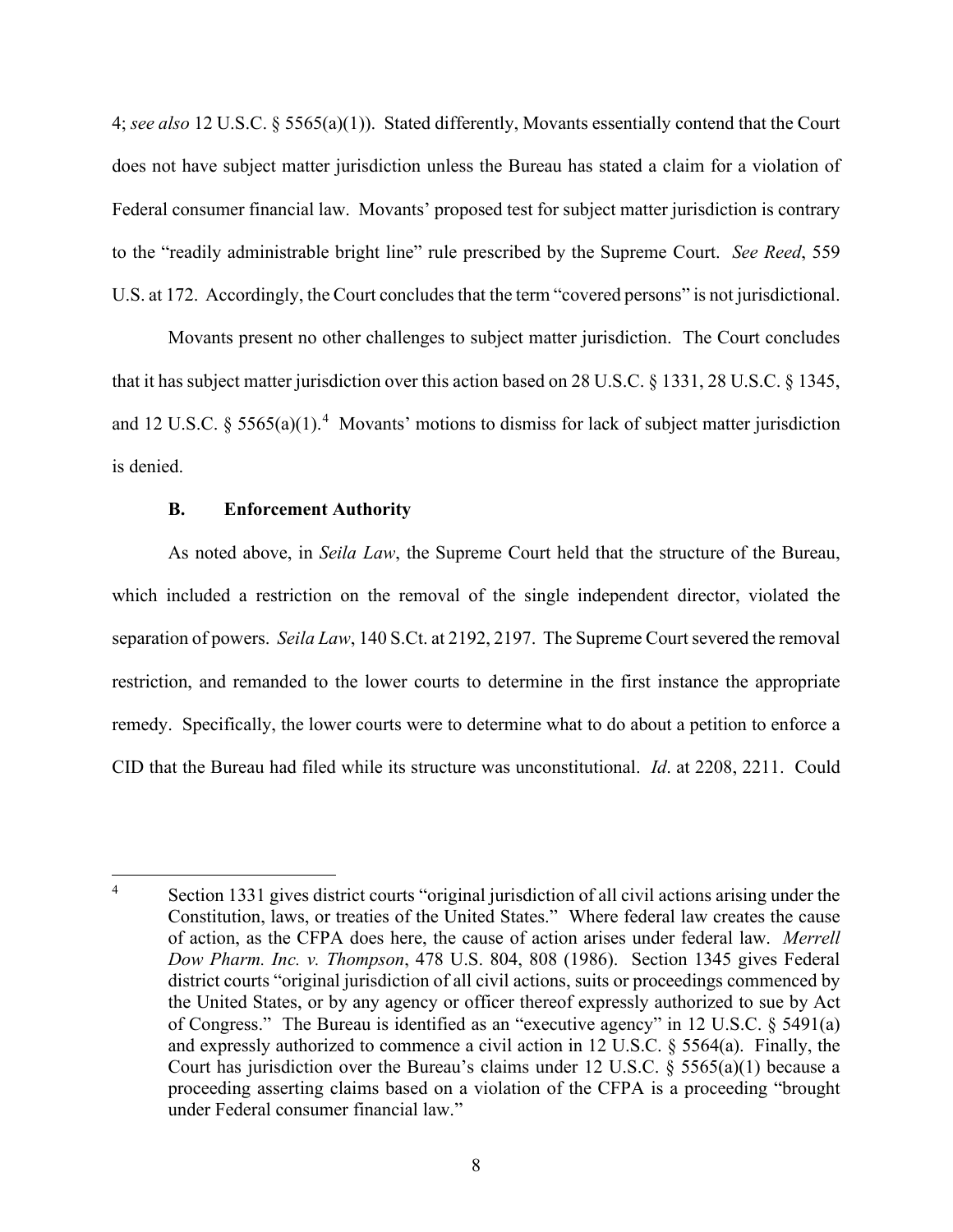the CID still be enforced because the act was effectively ratified by a director removable at will? *Id*. If not, then the petition had to be dismissed. *Id*. at 2208.

Here, there is no question that the Bureau initiated this action against the Trusts at a time when its structure violated the Constitution's separation of powers. Thus, the Court must determine whether that defect has been cured by ratification or whether dismissal is required. Under Third Circuit precedent, there are three general requirements for "[r]atification of previously unauthorized agency action": (1) "the ratifier must, at the time of ratification, still have the authority to take the action to be ratified"; (2) "the ratifier must have full knowledge of the decision to be ratified"; and (3) "the ratifier must make a detached and considered affirmation of the earlier decision." *Advanced Disposal Serv. E., Inc. v. Nat'l Labor Relations Bd*., 820 F.3d 592, 602 (3d Cir. 2016). The dispute here concerns the first requirement. (D.I. 301 at 12-16).

Under the first requirement, "it is essential that the party ratifying should be able not merely to do the act ratified at the time the act was done, *but also at the time the ratification was made***.**" *Advanced Disposal*, 820 F.3d at 603 (quoting *Fed. Election Comm'n v. NRA Political Victory Fund*, 513 U.S. 88, 98 (1994) (emphasis in original)). Movants contend that the Bureau no longer had the power to ratify this action, because the ratification occurred after the statute of limitations had run on the claims. (D.I. 301 at 14). And ratification is, in general, not effective when it takes place after the statute of limitations has expired. *See Benjamin v. V.I. Port Authority*, 684 F. App'x 207, 212 (3d Cir. 2017) (affirming dismissal because ratification "beyond the statute of limitations" was "too late to be effective"); *Advanced Disposal*, 820 F.3d at 604 (holding that ratification was effective because no statutory limitation prevented the director from re-running the Union election at the time he ratified it).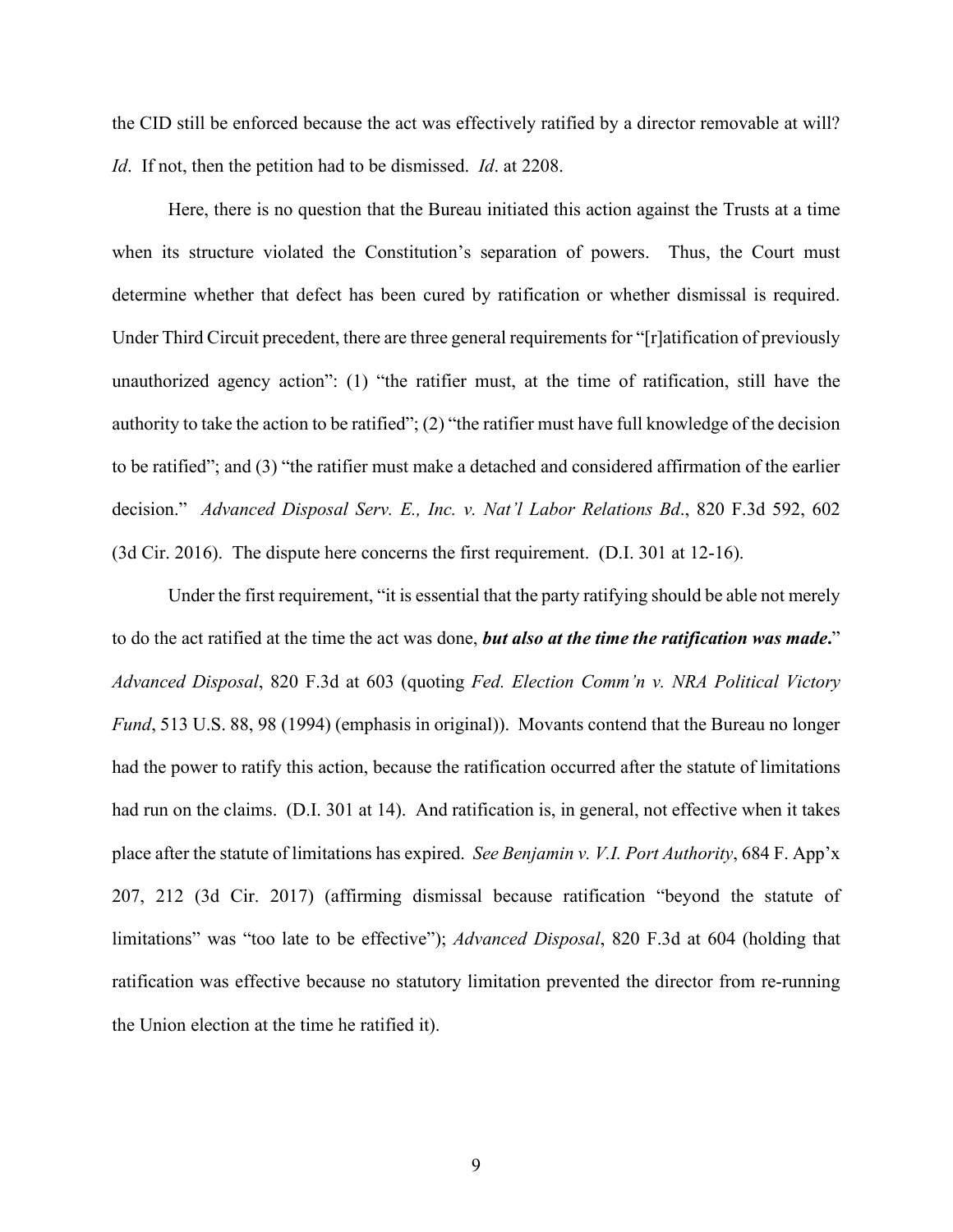Under the CFPA, "[e]xcept as otherwise permitted by law or equity, no action may be brought . . . more than 3 years after the date of discovery of the violation to which an action relates." 12 U.S.C. 5564(g)(1). On July 9, 202, a few weeks after the Supreme Court's decision in *Seila Law*, Bureau Director Kraninger ratified the decision to initiate this action. (D.I. 308-1; D.I. 391 at 5). Movants contend that the Bureau had discovery of the violations more than three years before that ratification date, *i.e.*, before July 9, 2017.

The Bureau does not dispute that "Director Kraninger's ratification . . . came more than three years after the date of discovery of these violations." (D.I. 356 at 35:8-10). The Bureau nevertheless argues that the untimely ratification should have no impact on the case, because statute of limitations are designed to encourage plaintiffs to diligently pursue their rights and that goal was satisfied here because the Bureau timely filed the initial complaint.<sup>[5](#page-10-0)</sup> (D.I. 319 at 10). The problem with this argument, however, is that it confuses the timeliness requirements for filing the original complaint with the timeliness requirements for ratification.<sup>[6](#page-10-1)</sup>

The timeliness requirements for ratification ensures that "[t]he intervening rights of third persons cannot be defeated by the ratification." *Fed. Election Comm'n v. NRA Political Victory Fund*, 513 U.S. 88, 98 (1994) (quoting *Cook v. Tullis*, 85 U.S. 332, 338 (1873)). If a principal were allowed to ratify unauthorized agency actions after the statute of limitations had expired, "he would have the unilateral power to extend the . . . statutory period for filing [complaints] by days,

<span id="page-10-0"></span><sup>&</sup>lt;sup>5</sup> Whether the Bureau timely filed the original complaint is a disputed issue.

<span id="page-10-1"></span><sup>&</sup>lt;sup>6</sup> Because the timing problem for ratification does not turn on what acts trigger or do not trigger the running of the statute of limitations, or whether the original complaint was timely filed, the cases cited by the Bureau are not particularly helpful. *See* D.I. 319 at 11; *Johnson v. United States*, 544 U.S. 295, 298 (2005) (determining when the 1–year statute of limitations in 28 U.S.C. § 2255 begins to run); *Bay Area Laundry & Dry Cleaning Pension Tr. Fund v. Ferbar Corp. of Cal*., 522 U.S. 192, 195 (1997) (determining when the six-year statute of limitations in the Multiemployer Pension Plan Amendments Act of 1980 begin to run).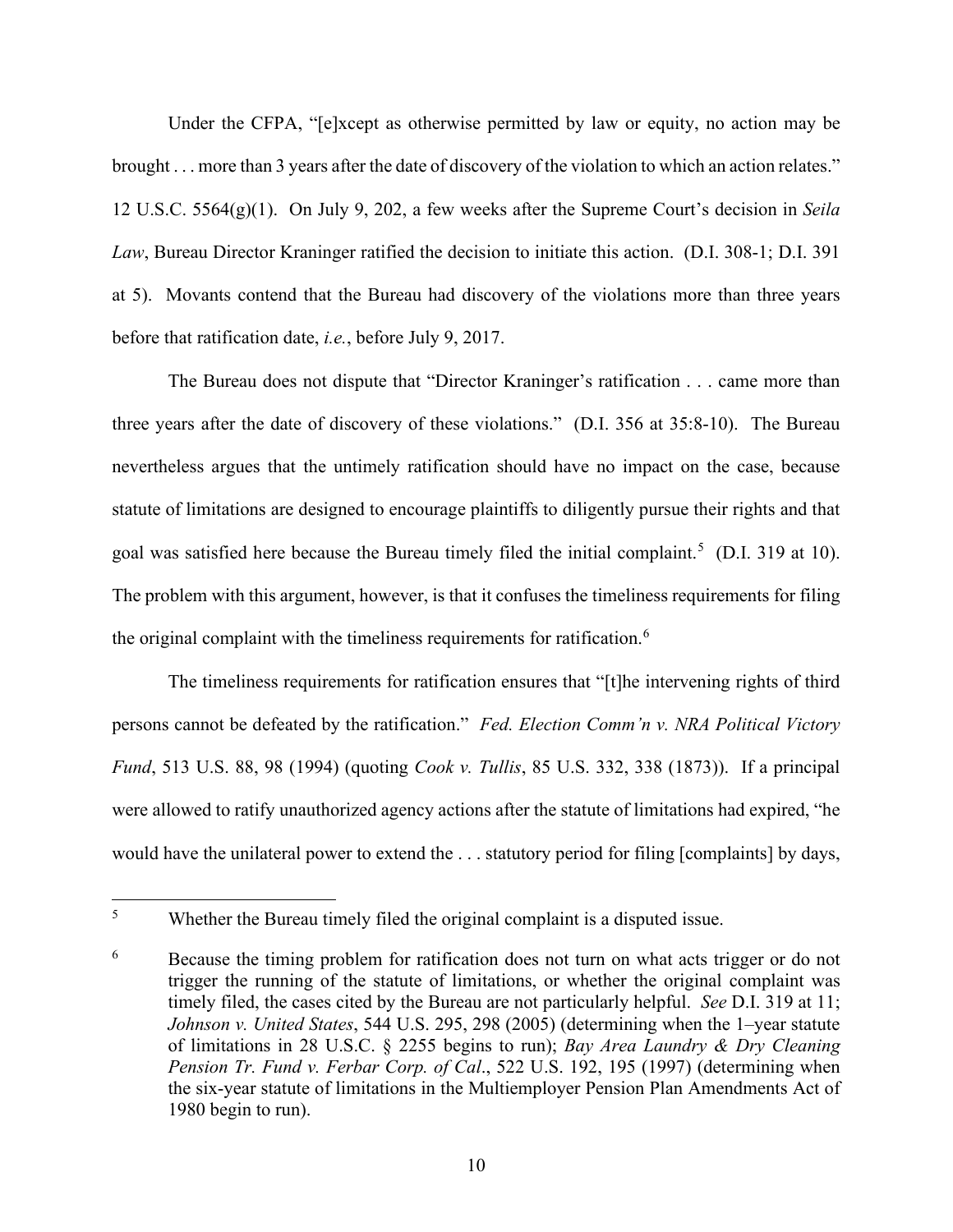weeks, or, as in this case, even longer. Such a practice would result in the blurring of the jurisdictional deadline." *Id*. at 99. Accordingly, the Court cannot disregard the timeliness requirement for ratification. And the Court cannot find that the statute of limitations was "satisfied" for the purposes of ratification because the Bureau brought the original suit within the applicable limitations period. (D.I. 319 at 11-12; D.I. 356 at 36:6-24; D.I. 351 at 2).

In the alternative, the Bureau asks the Court to find that the statute of limitations for the purposes of ratification was equitably tolled. (D.I. 319 at 11-12; D.I. 356 at 35:12-15). A litigant is entitled to equitable tolling if: (1) he "pursu[ed] his rights diligently," and (2) "some extraordinary circumstance stood in his way and prevented timely filing.'" *Menominee Indian Tribe of Wis. v. United States*, 136 S.Ct. 750, 755 (2016) (quoting *Holland v. Florida*, 560 U.S. 631, 649 (2010)). "[T]he diligence prong . . . covers those affairs within the litigant's control; the extraordinary-circumstances prong, by contrast, is meant to cover matters outside its control." *Menominee*, 136 S.Ct. at 756. If the first two prongs are satisfied, then the "absence of prejudice is a factor to be considered in determining whether the doctrine of equitable tolling should apply." *Baldwin Cnty. Welcome Ctr. v. Brown*, 466 U.S. 147, 152 (1984).

Here, the Bureau's request for equitable tolling stumbles on the first prong – diligent pursuit of its rights. In the Bureau's short history, constitutional challenges based on the appointment of its Director have been regular and reoccurring. Indeed, the particular constitutional challenge here has been the subject of no fewer than fifteen judicial opinions in six years.<sup>[7](#page-11-0)</sup> Not all

<span id="page-11-0"></span><sup>7</sup> *See Consumer Fin. Protection Bureau v. Think Finance, LLC*, No. CV-17-127-GF-BMM, 2018 WL 3707911, at \*1 (D. Mont. Aug. 3, 2018) (not unconstitutional); *Consumer Fin. Protection Bureau v. RD Legal Funding, LLC*, 332 F. Supp. 3d 729, 784 (S.D.N.Y. 2018) (unconstitutional), *vacated and remanded*, 828 F. App'x 68, 70 (2d Cir. 2020); *Consumer Fin. Protection Bureau v. All Am. Check Cashing, Inc*., C.A. No. 3:16-cv-356-WHB-JCG, 2018 WL 9812125, at \*2 (S.D. Miss. Mar. 21, 2018) (not unconstitutional), *aff'd*, 952 F.3d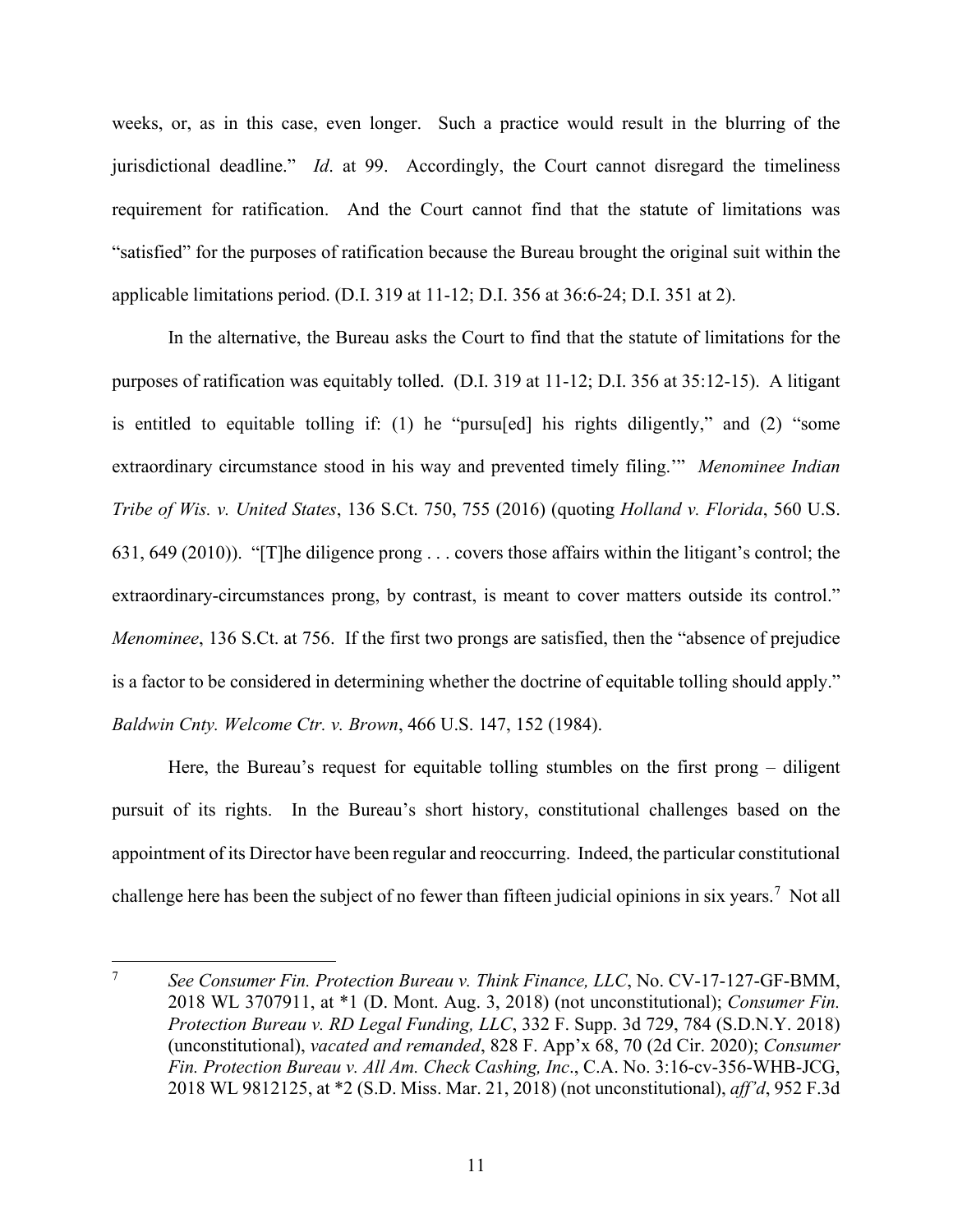of these opinions came out in the Bureau's favor: two courts found that the removal clause was unconstitutional. *See Consumer Fin. Protection Bureau v. RD Legal Funding, LLC*, 332 F. Supp. 3d 729, 784 (S.D.N.Y. 2018), *vacated and remanded*, 828 F. App'x 68, 70 (2d Cir. 2020); *PHH Corp. v. Consumer Fin. Protection Bureau*, 839 F.3d 1, 8 (D.C. Cir. 2016), *rev'd en banc*, 881 F.3d 75, 77 (D.C. Cir. 2018). In addition, the Bureau has itself taken the position that the removal clause was unconstitutional because of the for-cause removal provision. *See Consumer Financial Protection Bureau v. Think Finance, LLC*, No. CV-17-127-GF-BMM, 2018 WL 3707911, at \*1 (D. Mont. Aug. 3, 2018) (pointing out that "the Acting Director of the CFPB and the Department of Justice now question the constitutionality of the CFPB's structure"); *see also Consumer Fin. Protection Bureau v. Future Income Payments, LLC*, C.A. No. 8:17-cv-00303-JLS-SS, 2018 WL 7502720, at \*1 (C.D. Cal. Dec. 18, 2018) (asking to vacate the district court decision that the CFPB structure passed constitutional muster.). In sum, the Bureau was (as it should have been) acutely aware that there was doubt over the constitutionality of its enforcement authority.

<sup>591, 593 (5</sup>th Cir. 2020), *vacated for en banc rehearing*, 953 F.3d 381, 382 (5th Cir. 2020); *Consumer Fin. Protection Bureau v. Seila Law, LLC*, No. 8:17-cv-01081-JLS-JEM, 2017 WL 6536586, at \*2 (C.D. Cal. Aug. 25, 2017) (not unconstitutional), *aff'd*, 923 F.3d 680, 682 (9th Cir. 2019), *rev'd*, 140 S.Ct. 2183 (2020); *Consumer Fin. Protection Bureau v. Navient Corp*., Civ. No. 3:17-CV-101, 2017 WL 3380530, at \*18 (M.D. Pa. Aug. 4, 2017) (not unconstitutional); *Consumer Fin. Protection Bureau v. Future Income Payments, LLC*, 252 F. Supp. 3d 961, 975 (C.D. Cal. 2017) (not unconstitutional), *voluntarily vacated by request of Bureau*, C.A. No. 8:17-cv-00303-JLS-SS, 2018 WL 7502720, at \*1 (C.D. Cal. Dec. 18, 2018); *Consumer Fin. Protection Bureau v. D & D Mktg., Inc*., CV 15-9692 PSG (Ex), 2017 WL 5974248, at \*1 (C.D. Cal. Mar. 21, 2017) (not unconstitutional); *John Doe Co. v. Consumer Fin. Protection Bureau*, 849 F.3d 1129, 1133 (D.C. Cir. 2017) (declined to definitely decide issue); *Consumer Fin. Protection Bureau v. NDG Fin. Corp*., No. 15 cv-5211 (CM), 2016 WL 7188792, at \*21 (S.D.N.Y. Dec. 2, 2016) (declined to definitely decide issue); *PHH Corp. v. Consumer Fin. Protection Bureau*, 839 F.3d 1, 8 (D.C. Cir. 2016) (J. Kavanaugh) (unconstitutional), *rev'd en banc*, 881 F.3d 75, 77 (D.C. Cir. 2018); *Consumer Fin. Protection Bureau v. ITT Educ. Serv., Inc*., 219 F. Supp. 3d 878, 899 (S.D. Ind. 2015) (not unconstitutional); *Consumer Fin. Protection Bureau v. Morgan Drexen, Inc*., 60 F. Supp. 3d 1082, 1086 (C.D. Cal. 2014) (not unconstitutional).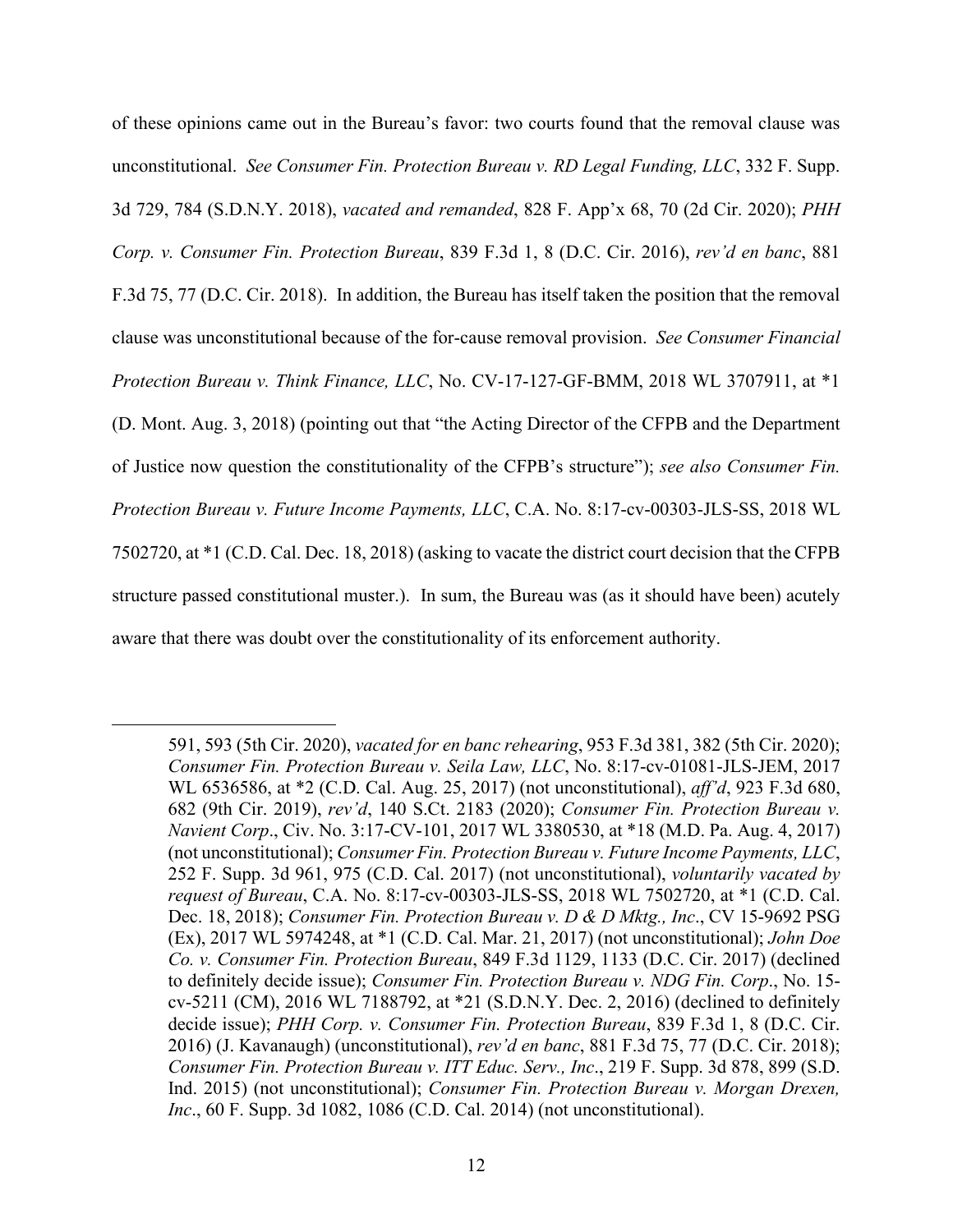Despite its admitted "questioning" of its own structure and the other red flags, however, the Bureau could not identify a single act that it took to preserve its rights in this case in anticipation of the constitutional challenges that could have reasonably ended with an unfavorable ruling from the Supreme Court (*i.e.,* what actually happened). (D.I. 356 at 28:14-33:22). It may be that a tolling agreement would not have made much sense because the Bureau had already filed the complaint, or that that ratification prior to the Supreme Court's opinion in *Seila Law* ultimately would not have been effective. But the attempt to engage in these or similar actions would have demonstrated that the Bureau was not only aware of the admitted risk to its rights, but also that it had the desire to preserve them. In other words, it is difficult to interpret the Bureau's passivity in the face of the inevitable constitutional challenge as diligence. $8$ 

The Bureau argues that the diligence prong should focus only on whether the complaint was timely filed and the litigation diligently pursued. (D.I. 356 at 34 at 8-20). But here too, there is an absence of favorable facts. As to timely filing, Intervenors have raised a second separate statute of limitations defense under Rule 12(b)(6) that is based on the filing of the complaint on September 18, 2017, more than three years after the Bureau issued the CID to the Trusts on September 4, 2014. (D.I. 301 at 26). The Bureau argues that the Court cannot resolve that second statute of limitations issue at this time because the facts on which Intervenors rely are outside the pleadings. (D.I. 319 at 27). This is correct as a matter of law. *See Stephens v. Clash*, 796 F.3d 281, 288 (3d Cir. 2015). But that circumstances even allow Intervenors to raise a colorable statute

<span id="page-13-0"></span><sup>&</sup>lt;sup>8</sup> The Bureau notes that a challenge to the removal provision was not made in this case until July of 2020 and contends that it would not have made sense as the plaintiff to inject the issue of ratification into the case. (D.I. 356 at 32:9-34:1). Although that may be true, nothing prevented the Bureau from creating favorable facts it could point to later when the ratification issue may occur.